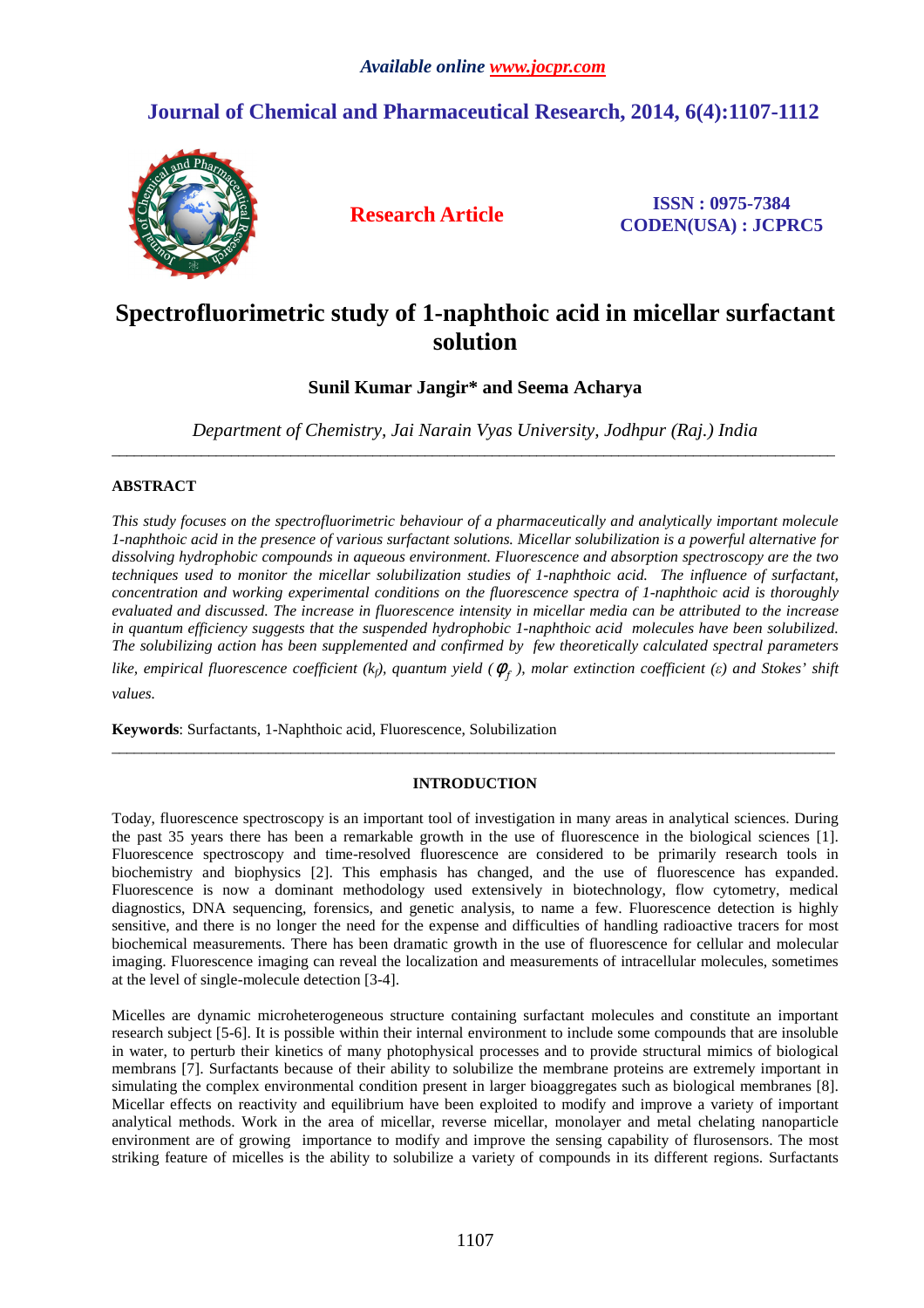play a vital role in various drug delivery. They are pharmaceutically acceptable cosolvents and are employed to increase the solubility of compounds.

*\_\_\_\_\_\_\_\_\_\_\_\_\_\_\_\_\_\_\_\_\_\_\_\_\_\_\_\_\_\_\_\_\_\_\_\_\_\_\_\_\_\_\_\_\_\_\_\_\_\_\_\_\_\_\_\_\_\_\_\_\_\_\_\_\_\_\_\_\_\_\_\_\_\_\_\_\_*

1-Naphthoic acid is an important pharmaceutically and analytically molecule. It is used as an intermediate for the synthesis of pharmaceuticals, photochemicals, plant growth hormones, dyes and other organic compounds. The present study includes a study on the influence of various nonionic, anionic and cationic surfactants on the fluorescence and absorption spectra of 1-naphthoic acid. The results have been interpreted from the calculations of molar extinction coefficient, empirical fluorescence coefficient, quantum yields of 1-naphthoic acid fluorescence in various micellar media and Stokes' shift calculations at various concentration of 1-naphthoic acid.

### **EXPERIMENTAL SECTION**

All the fluorimetric and absorption experiments were carried out with Perkin- Elmer fluorescence spectrophotometer model no. 204 A with a synchronized model no. 056 strip chart recorder and Hewlet Packard (HP) 8452 A diode array spectrophotometer, respectively. The stock solution of analytically pure 1-naphthoic acid(Sigma Chemicals) was prepared in distilled methanol. All the experiments were made at room temperature  $(23^{\circ} - 25^{\circ}C)$  and 1% methanolic medium keeping the final concentration of 1-naphthoic acidat 1 X  $10^{-5}$  M. All the surfactants used were either of sigma (USA) or BDH product. The following surfactants were employed.

(A) Nonionic: Polyoxyethylene tertoctyl phenol (TX-100), Polyoxyethylene sorbitan monolauriate (Tween-80) and Polyoxyethylene sorbitan monopalmitate (Tween-40)

(B) Cationic: Cetyltrimethyl ammonium Bromide (CTAB), Cetylpyridinium chloride (CPC) and Cetylpyridinium bromide (CPB)

(C) Anionic: Dodecylbenzene sodium sulphonate (DBSS), Dioctylsodium sulphosuccinate(DSSS) and Sodiumlauryl sulphate (SLS)

The purity of surfactant was checked by determining their CMC values with the help of surface tension measurement, employing drop weight method. The absolute fluorescence quantum yield  $(\Phi_f)$  of the compound was calculated relative to anthracene solution as standard. Each time the total intensity of fluorescence emission was measured for the standard and the sample from the area of the fluorescence spectrum recorded over the whole range of emission under identical conditions, Molar extinction coefficient (ε) data have been reported in term of its logarithm log ε, the Stokes' shift data been calculated in different micellar media and are expressed in term of nanometers.

### **RESULTS AND DISCUSSION**

The metholic solution of 1-naphthoic acid showed maximum excitation peak at 295 nm while the emission spectrum showed a peak at 370 nm as shown in fig. 1.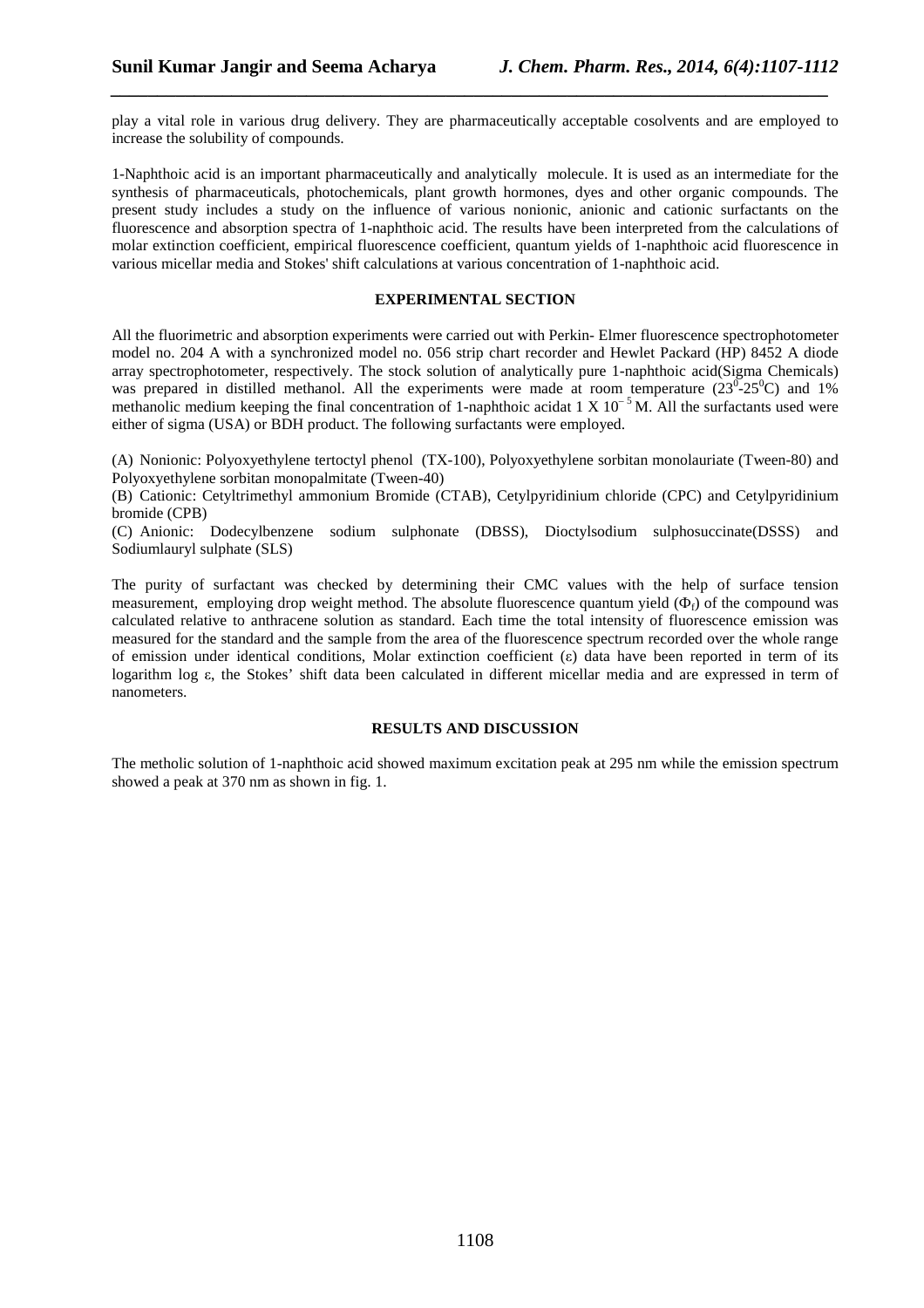

*\_\_\_\_\_\_\_\_\_\_\_\_\_\_\_\_\_\_\_\_\_\_\_\_\_\_\_\_\_\_\_\_\_\_\_\_\_\_\_\_\_\_\_\_\_\_\_\_\_\_\_\_\_\_\_\_\_\_\_\_\_\_\_\_\_\_\_\_\_\_\_\_\_\_\_\_\_*

Fig.1: Excitation and emission spectra of 1-naphthoic acid

On addition of the nonionic surfactants caused an enhancement in the fluorescence intensity with 5–15 nm gradual red shift. Among these surfactants TX-100 exerted maximum effect. The changes in fluorescence intensity of 1 naphthoic acid on addition of TX-100 are showed in Fig.2.

On addition of any of the anionic surfactant, initially the fluorescence intensity decreased. The further addition of the surfactant showed enhancement in the fluorescence intensity of 1-naphthoic acid. On addition of the cationic surfactant, initially it caused a enhancement in fluorescence intensity while its further addition showed a gradual decrease in the fluorescence intensity with a 5 nm gradual blue shift. The changes observed in fluorescence emission intensity in presence of surfactants is as given in table 1.

**Table 1: Fluorescence intensity (FI) of the 1-naphthoic acid (1X10-5M) in the absence and presence of surfactants λex= 295 nm, λem= 370 nm , P.M. Gain = 2, Sensitivity Range = 0.1**

| S. No. | Name of Surfactant | Fluorescence intensity (FI)<br>in the absence of surfactant | Concentration of<br>surfactant used(%) | Maximum Fluorescence<br>intensity(FI) in the presence of surfactant |
|--------|--------------------|-------------------------------------------------------------|----------------------------------------|---------------------------------------------------------------------|
|        | TX-100             | 24                                                          | 0.7                                    | 44                                                                  |
|        | Tween -80          | 24                                                          | 0.7                                    | 36                                                                  |
|        | Tween $-40$        | 24                                                          | 0.7                                    | 32                                                                  |
|        | <b>DBSS</b>        | 24                                                          | 0.7                                    | 33                                                                  |
|        | <b>SLS</b>         | 24                                                          | 0.7                                    | 30                                                                  |
|        | <b>DSSS</b>        | 24                                                          | 0.7                                    | 29                                                                  |
|        | <b>CTAB</b>        | 24                                                          | 0.7                                    | 12                                                                  |
|        | <b>CPB</b>         | 24                                                          | 0.7                                    | 19                                                                  |
|        | <b>CPC</b>         | 24                                                          | 0.7                                    | 14                                                                  |

The absorbance of 1-naphthoic acid was found to be maximum at 280 nm. The effect of all the three classes of surfactants on absorption spectra showed a similar trend to that of fluorescence spectra. The fluorescence quantum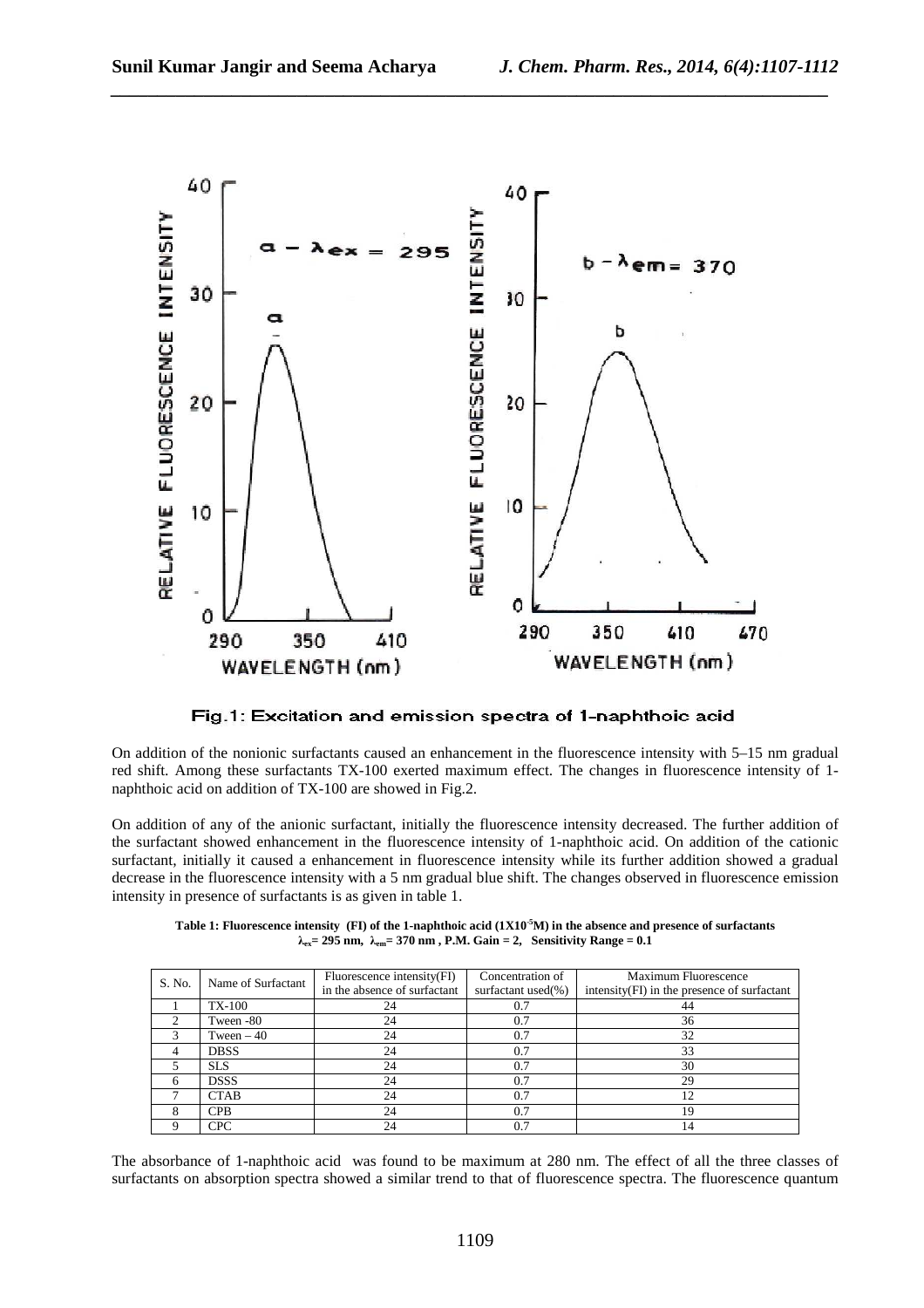yield values obtained showed parallel trends to fluorescence intensity. Molar extinction coefficient values showed maximum effect in nonionic surfactants. The result observed for molar extinction coefficient (ε) and quantum yield  $(\Phi_f)$  for 1-naphthoic acid on addition of TX -100 are as given in table 2.

*\_\_\_\_\_\_\_\_\_\_\_\_\_\_\_\_\_\_\_\_\_\_\_\_\_\_\_\_\_\_\_\_\_\_\_\_\_\_\_\_\_\_\_\_\_\_\_\_\_\_\_\_\_\_\_\_\_\_\_\_\_\_\_\_\_\_\_\_\_\_\_\_\_\_\_\_\_*



Fig.1: Effect of surfactant TX-100 on fluorescence intensity of 1-naphthoic acid

| Table 2: Molar extinction coefficient(loge), quantum yield ( $\Phi_f$ ) and empirical fluorescence coefficient ( $\mathcal{K}_f$ ) of 1-naphthoic acidon |
|----------------------------------------------------------------------------------------------------------------------------------------------------------|
| addition of TX-100                                                                                                                                       |

| S. No. | $TX-100$ used $(\% )$ | $log ε$<br>(dm <sup>-3</sup> Mol <sup>-1</sup> cm <sup>-1</sup> ) | Quantum yield<br>$\omega$ . | $k_{\rm f}$ x10 <sup>4</sup><br>(per mole) |
|--------|-----------------------|-------------------------------------------------------------------|-----------------------------|--------------------------------------------|
|        | 0.000                 | 3.031                                                             | 0.593                       | 481                                        |
| 2.     | 0.01                  | 3.112                                                             | 0.597                       | 503                                        |
|        | 0.07                  | 3.171                                                             | 0.645                       | 602                                        |
|        | 0.7                   | 3.202                                                             | 0.664                       | 632                                        |

Stokes' shift for 1-naphthoic acid at room temperature was increased with its rising concentration. The quantum yield values increased with increasing concentration of the nonionic surfactants and were found to be highest when TX-100 was added to 1-naphthoic acid solution. Enhancement in the fluorescence intensity of the compound on adding surfactant can be attributed to the increase in the quantum efficiency of fluorescence. Furthermore the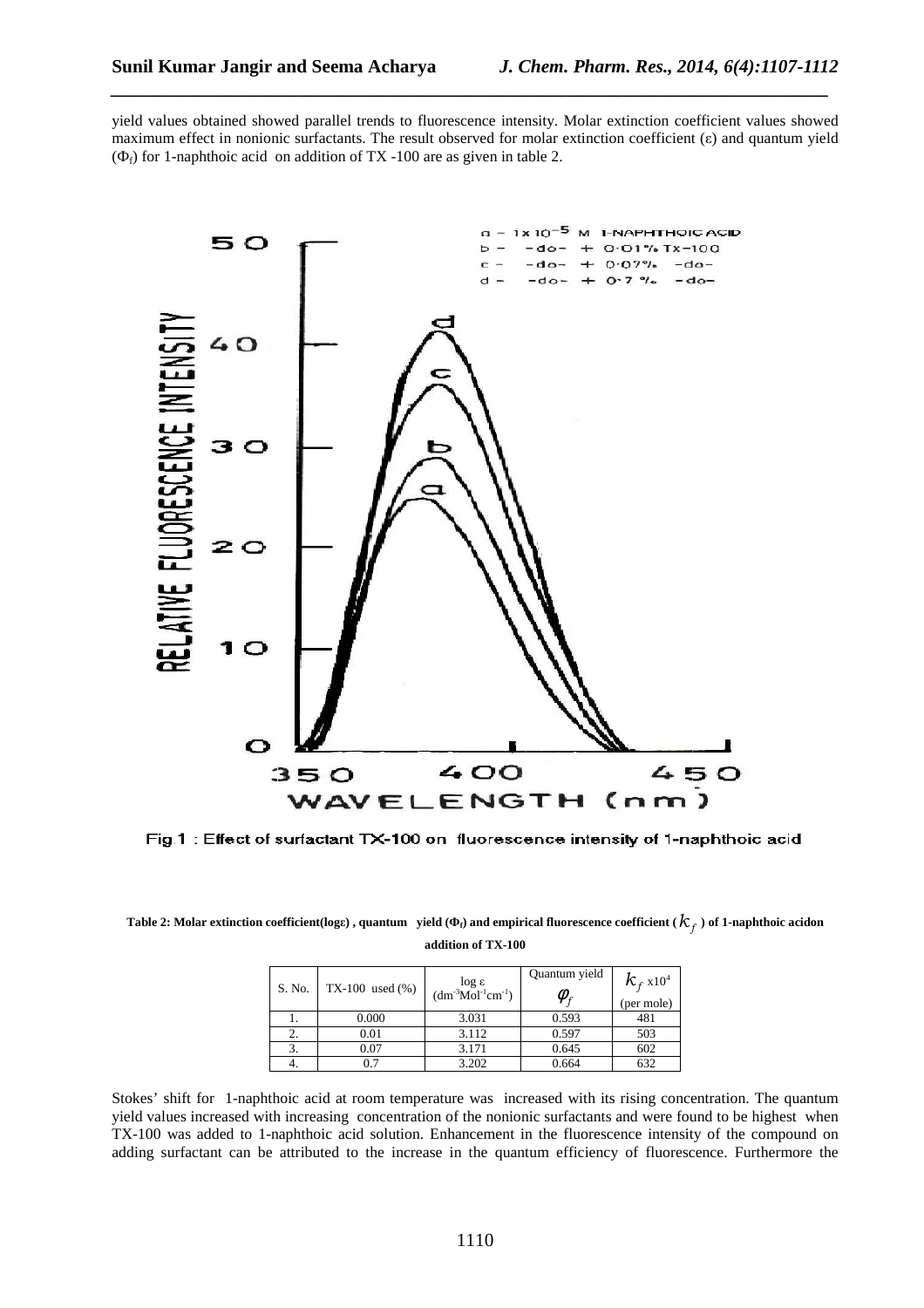quantum yield of fluorescence was higher in nonpolar medium, because of the lesser effect of other deactivation processes which compete with fluorescence [9].

*\_\_\_\_\_\_\_\_\_\_\_\_\_\_\_\_\_\_\_\_\_\_\_\_\_\_\_\_\_\_\_\_\_\_\_\_\_\_\_\_\_\_\_\_\_\_\_\_\_\_\_\_\_\_\_\_\_\_\_\_\_\_\_\_\_\_\_\_\_\_\_\_\_\_\_\_\_*

Thus, increase in quantum yield suggest that the surfactants have solubilized the suspended molecule of 1-naphthoic acid in solution. The result show that TX-100 micelles have solubilized 1-naphthoic acidvery efficiently even at its low concentration. To explain its action, an oblate ellipsoid model has been postulated for TX-100 [10-11]. Although a spherical model requires mixing of the hydrophobic part and the hydrophilic part, while the octyl phenyl groups and the polyoxyethylene groups of TX-100 can separate each other and each layer packs well in the oblate ellipsoid model. This model, therefore predicts the hydrophobic and less fluid interior of TX-100 micelles. Kano et al. [12] have found that the interior of the TX-100 is more hydrophobic than those of the ionic micelles. The non polar environment of the TX-100 micelles interior be preferable to incorporate hydrophobic 1-naphthoic acid molecule. The highest solubilizing effect of TX-100 may also be due to the preference of ether linkage in it, while the other nonionic surfactants employed were esters. The higher polarity of the ionic micelles may be ascribed to the loose fluctuating and disorder in structure of these micelles . 1-Naphthoic acid must leave its aggregate and exclude water molecules inside the ionic micelle. These processes should cause slow solubilization. It is assumed that ionic micelles are too hydrophilic to solubilize the hydrophobic 1-naphthoic acidmolecule to larger extent. However, in the case of cationic surfactants fluorescence intensity was quenched. This indicates electrostatic preferential interaction between the  $\pi$  electrons of the solubilizate molecule and cationic head group of the surfactant which may result in change in geometry of the solubilizate molecule where it loses coplanarity leading to decrease in emission intensity.

Absorption spectra of 1-naphthoic acidare very less affected in miceller media as compared to the fluorescence spectra. This may be because absorption is less sensitive to its environment as compared to fluorescence. No major change in the nature of absorption spectrum indicates no structural change due to complex formation or dissociation or hydrogen bonding between 1-naphthoic acid in the ground state and the surfactant. Blue shift obtained in the absorption maxima may be because of the difference in solvation energy of the solubilizate molecule in the ground state and the excited state. The large magnitudes of Stokes' shift of 1-naphthoic acidare due to hydrogen bond formation between solute and solvent in ground state, this bond then breaks following excitations to  $S_1$  state but reforms following proton transfer [13-14]. The hydrogen bonded excited state can be produced via two routes as shown by the following scheme in which "S" represents a solvent molecule and "A" represents 1-naphthoic acid fluorophore [15].

 $A+S \rightarrow AS \rightarrow (AS)^*$  $A^*+S \rightarrow (AS)^*$ 

The sufficiently large values of log  $\varepsilon$  are assigned to the  $\pi - \pi *$  transitions and also confirms the increasing trend of Stokes' shift values. The red shift in the emission wave length of the 1-naphthoic acidin miceller media is attributed to the hydrogen bonding capacity of the molecule.

#### **CONCLUSION**

The present analysis indicates that during solubilization of solubilizate1-naphthoic acid into the surfactant system, the incorporation of the solubilizate influence the balance of favourable and unfavourable forces guiding micellization and structural changes occurring due to aggregation, dissociation and hydrogen bonding. Hence the process of micellization followed by solubilization of 1-naphthoic acid would catalyse its pharmaceutical activities which may serve better results in medicinal and analytical fields. Thus one can generalize the physical understanding to study the phenomenon of micelllar solubilization and 1-naphthoic acid may be used as a microenvironment probe.

#### **Acknowledgements**

The authors are thankful to Head, Department of Chemistry, J.N. Vyas University, Jodhpur for providing necessary research facilities.

#### **REFERENCES**

[1]JR Lakowicz, Principles of Fluorescence Spectroscopy, Plenum Press: New York, **1999**. [2] B Valeur, Molecular Fluorescence : Principles and Applications, Wiley Interscience: New York, **2002.** 

[3] M Andreeff and D Pinkel, Introduction to Fluorescence In Situ Hybridization : Principles and Clinical Applications, Wiley Intersciences: New York, **1999.**